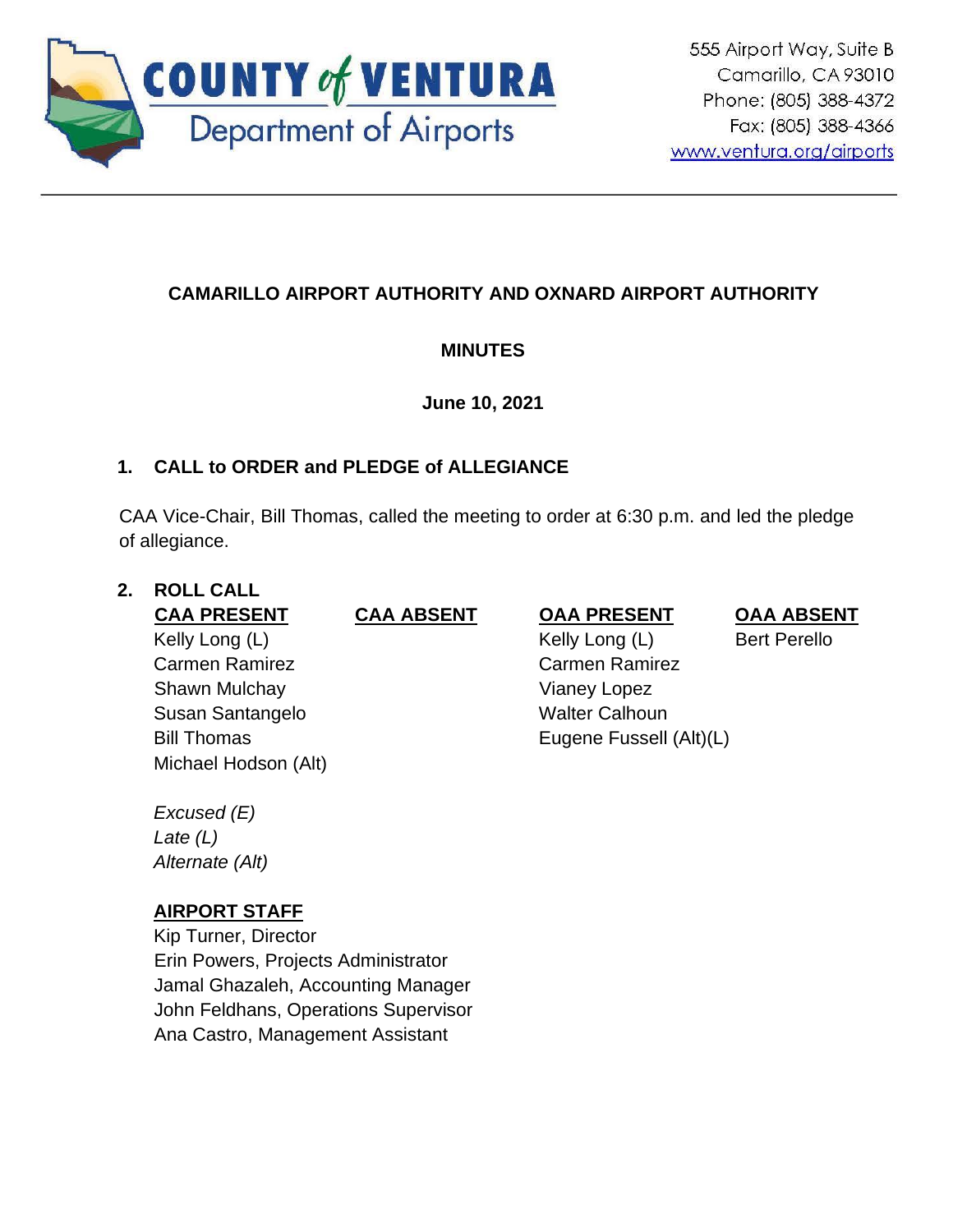#### **3. APPROVAL OF MINUTES – April 8, 2021**

*Camarillo Airport Authority: Councilmember Susan Santangelo moved to approve the April meeting minutes and Vice Mayor Shawn Mulchay seconded the motion. All members voted in favor and the motion passed unanimously 4-0. Supervisor Kelly Long was absent for the vote.* 

*Oxnard Airport Authority: Supervisor Carmen Ramirez moved to approve the April meeting minutes and Councilmember Vianey Lopez seconded the motion. All members voted in favor and the motion passed unanimously 3-0. Supervisor Kelly Long was absent for the vote.*

#### **4. PUBLIC COMMENT PERIOD**

Public comments heard.

#### **5. NEW BUSINESS**

#### **CAMARILLO AIRPORT AUTHORITY**

**A. Subject: Approval of, and Authorization for the Director of Airports or Designee to Sign, the Commercial Account Right of Entry Agreement with Charter Communications Operating, LLC for Service at 295 Willis Ave., Camarillo, California**

#### **Recommendation:**

Staff requests that your Commission/Authority recommend that the Board of Supervisors (Board):

Approve, and authorize the Director of Airports or his designee to sign, the attached Commercial Account Right of Entry Agreement with Charter Communications Operating, LLC.

Director Kip Turner introduced the item and provided a brief staff report.

*Camarillo Airport Authority: Vice Mayor Shawn Mulchay moved to approve staff's recommendation and Councilmember Susan Santangelo seconded the motion. All members voted in favor and the motion passed unanimously 4-0. Supervisor Kelly Long was absent for the vote.*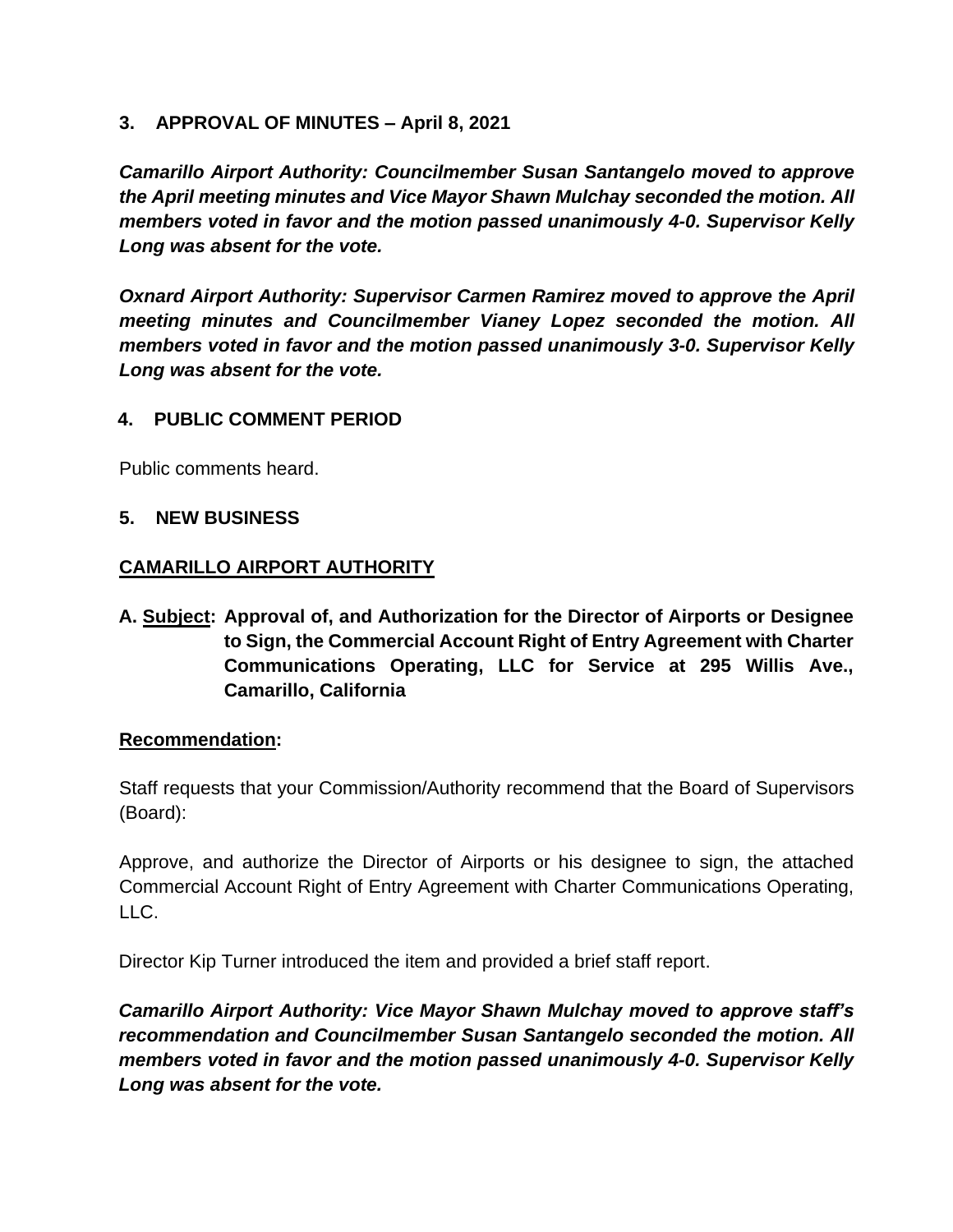# **CAMARILLO & OXNARD AIRPORT AUTHORITY**

# **B. Subject: Authorization for the Director of Airports or Designee to Award Annual Consulting-Services Contracts for FY 2021-2022 and to Issue Work Orders Against These Contracts**

### **Recommendations:**

Staff requests that your Commission/Authorities recommend that the Board of Supervisors (Board):

- 1. Authorize the Director of Airports, or his designee, to award annual consulting-services contracts for fiscal year 2021-2022 to the consultants listed in the Annual Consultant Services Contracts Summary (Exhibit 1) using a contract form negotiated in compliance with the County of Ventura Public Works Agency Project Processing Procedures Manual (an exemplar contract form is attached as Exhibit 2); and
- *2.* Authorize the Director of Airports, or his designee, to issue work orders against such contracts for up to \$35,000 each project for planning of construction projects not yet approved by the Board, and for up to \$200,000 each work order for other services.

Director Kip Turner introduced the item and stated that projects administrator Erin Powers will provide staff's report. Ms. Powers stated that each fiscal year the department seeks to enter into several general on-call service type contracts to support projects at Camarillo and Oxnard airports. Ms. Powers shared examples of the types of services provided. Ms. Powers explained that although contracts will be in place, no work is guaranteed to consultants and the airport is not obligated to issue work orders against the contracts. Fiscal impacts only occur when work requests are issued and services are needed. The department is seeking annual contracts for four companies which include Jviation, Coffman & Associates, Mead & Hunt, and Adams Companies. Ms. Powers responded to general questions posed by Authority members.

*Camarillo Airport Authority: Supervisor Carmen Ramirez moved to approve staff's recommendations and Vice Mayor Shawn Mulchay seconded the motion. All members voted in favor and the motion passed unanimously 4-0. Supervisor Kelly Long was absent for the vote.*

*Oxnard Airport Authority: Councilmember Vianey Lopez moved to approve staff's recommendations and Supervisor Carmen Ramirez seconded the motion. All*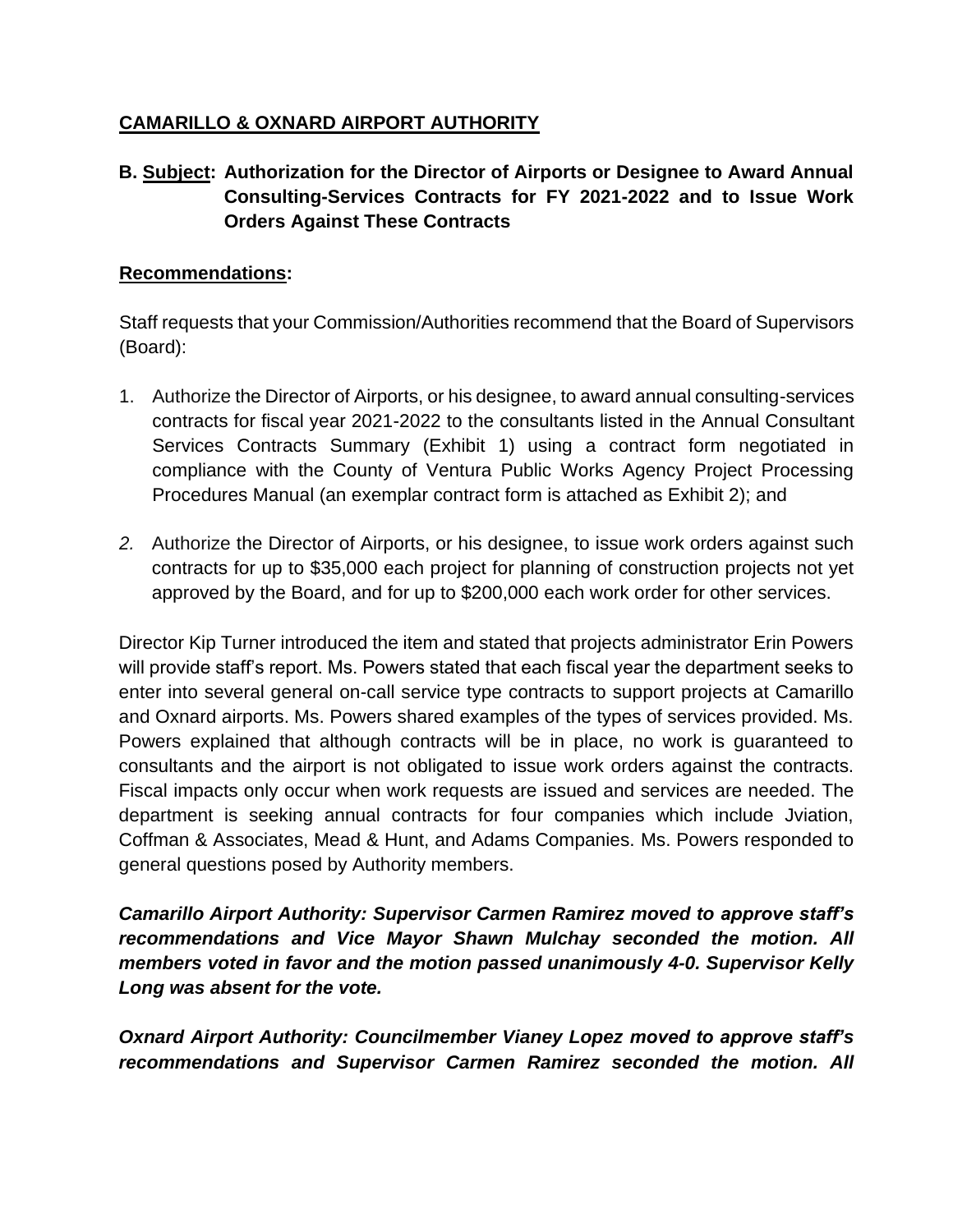*members voted in favor and the motion passed unanimously 3-0. Supervisor Kelly Long was absent for the vote.*

# **OXNARD AIRPORT AUTHORITY**

# **C. Subject: Receive and File a Presentation from the Channel Islands Neighborhood Council Regarding Noise Concerns Surrounding Oxnard Airport**

### **Recommendation:**

Staff requests that your Commission/Authority receive and file a presentation from the Channel Islands Neighborhood Council regarding noise concerns surrounding Oxnard Airport.

Director Kip Turner stated that the Oxnard Airport Authority requested that department staff provide a platform for the Channel Islands Neighborhood Council (CINC) to present their noise concerns. Steve Tannehill, Committee Leader, CINC Airport Safety & Noise Committee began the presentation. Walter Hagedom, Chair, Oxnard Shores Neighborhood Council provided comments. Audrey Keller, Chair, Channel Islands Neighborhood Council also provided comments. Authority members provided comments regarding the presentation. A discussion took place about the history and background of the noise concerns, and discrepancies between the number of noise complaints that the CINC stated were reported to the Department of Airports and the number of complaints that were reflected in the department's noise reports. Director Turner shared next steps the department will pursue to address the noise concerns. Mr. Turner also shared that administrative changes have already been made to the department's reporting which is reflected in the meeting packet. Chair Walter Calhoun stated that the CINC has the Oxnard Airport Authority's full support to address this matter.

*Oxnard Airport Authority: Supervisor Kelly Long moved to approve staff's recommendation and Supervisor Carmen Ramirez seconded the motion. All members voted in favor and the motion passed unanimously 4-0.* 

### **CAMARILLO & OXNARD AIRPORT AUTHORITY**

**D. Subject: Approval of the Department of Airports' Fiscal Year 2021-22 Rent and Fee Schedule, Effective July 1, 2021; Adoption of a Resolution Establishing Rents, Fees, and Insurance Requirements for the Department of Airports; Delegation of Authority to the County Executive Officer and the Director of Airports to Execute Leases, Subleases,**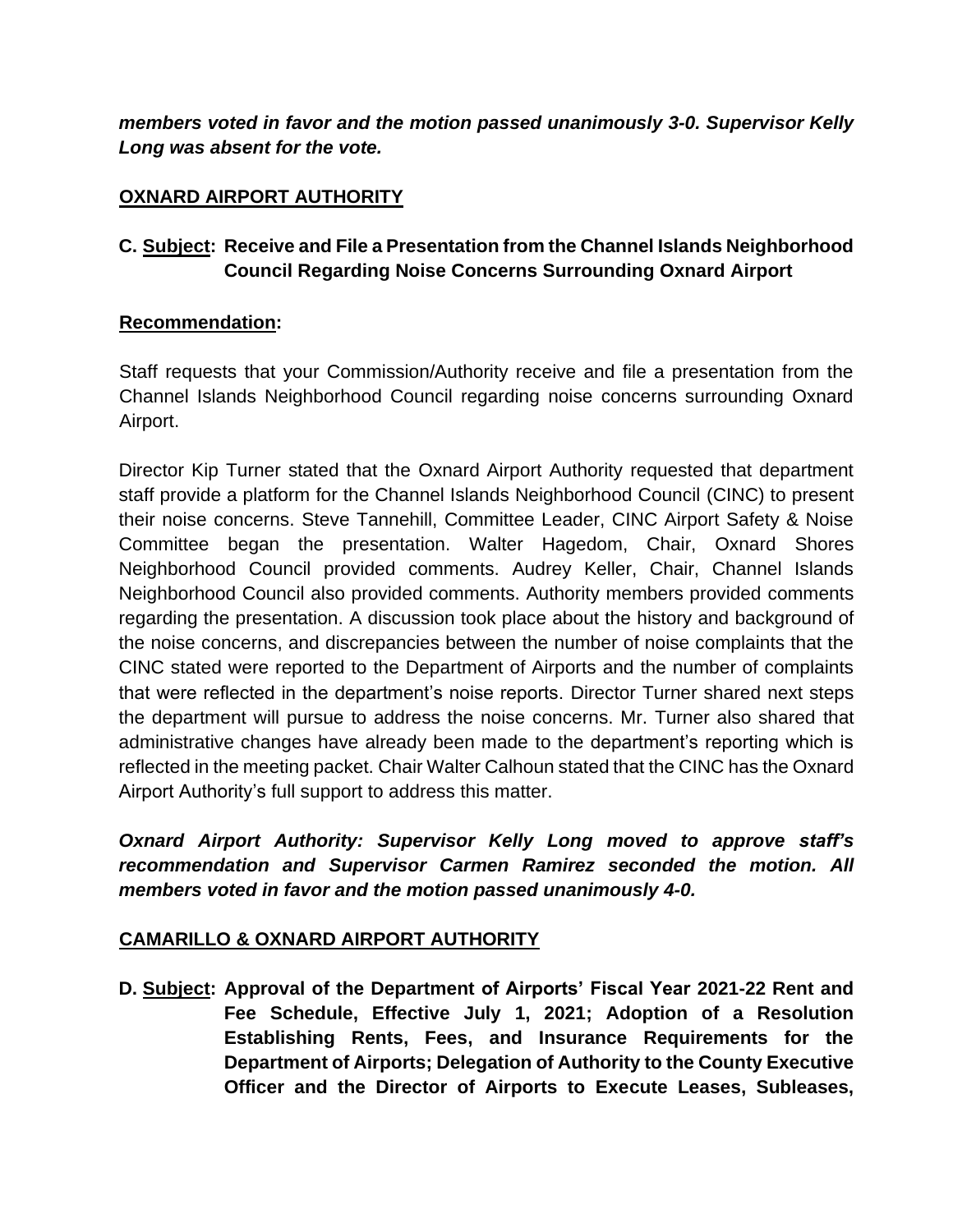**Licenses, Permits, Special Use/Activity Permits, Operation Agreements, Extensions, Amendments, Consents, Termination Notices, and Unlawful Detainer Complaints in Accordance with the Provisions of the Schedule**

#### **Recommendations:**

Staff requests that your Commission/Authorities recommend that the Board of Supervisors (Board):

- 1. Approve the Department of Airports' ("Department") FY 2021-22 Rent and Fee Schedule (Exhibit 1 is a clean version and Exhibit 2 is a legislative version with track changes), with an effective date of July 1, 2021; and
- 2. Authorize the County Executive Officer and the Director of Airports to execute certain leases, subleases, licenses, permits, special use/activity permits, operation agreements, extensions, amendments, consents, termination notices, and unlawful detainer complaints as described in section III of the attached resolution (pages 30- 37 of Exhibit 1); and
- 3. Approve, adopt, and execute the resolution (pages 30-37 of Exhibit 1) establishing rents, fees, and insurance requirements for the Department.

Director Kip Turner introduced the item and provided staff's report. Director Turner shared that the rates and fees have essentially remain unchanged for the third year in a row but he reviewed new fees that have been added to the Rent and Fee Schedule. New fees in FY 21-22 include a day-use fee for the shared use ramps at both Camarillo and Oxnard Airports, a fee to recover staff time/costs associated with third party development, and an administrative fee when a tenant initiates a new hangar lease or upgrades/changes their hangar. Director Turner responded to questions and concerns about the new fees. Specifically, concerns about the administration fee and shared use ramp fee were noted. A discussion took place about whether the new administration fee is waived if the transaction is subject to the 2% transfer fee which applies when a private hangar is sold. There was a recommendation for the department to add signage for pilots on the airfield to indicate where the shared ramp use is located and fees associated with parking in that area.

# *Camarillo Airport Authority: Vice Mayor Shawn Mulchay moved to approve staff's recommendations with the following amendments: 1) In the Rent and Fee Schedule, Section I.D., include a visual identification of the transient ramps as an attached*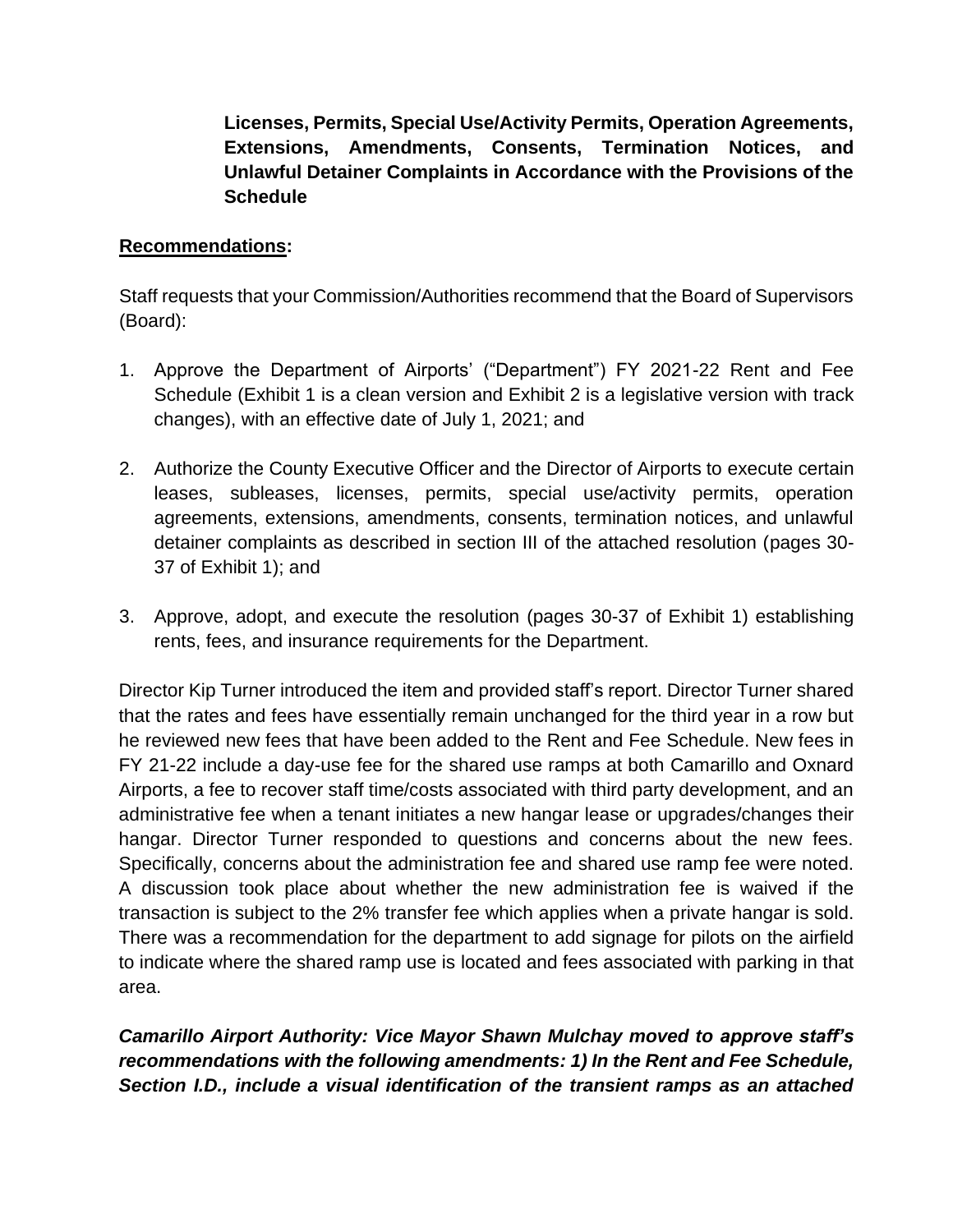*exhibit; 2) In the Rent and Fee Schedule, add language to clarify whether the \$150 administration fee applies to the sale of a hangar; 3) Staff to update Authority members on the aforementioned items prior to the Board of Supervisors meeting and staff to update Authority members with what will be presented to the Board of Supervisors. Councilmember Susan Santangelo seconded the motion. All members voted in favor and the motion passed unanimously 5-0.* 

*Oxnard Airport Authority: Supervisor Long moved to approve staff's recommendations with the following amendments: 1) In the Rent and Fee Schedule, Section I.D., include a visual identification of the transient ramps as an attached exhibit; 2) In the Rent and Fee Schedule, add language to clarify whether the \$150 administration fee applies to the sale of a hangar; 3) Staff to update Authority members on the aforementioned items prior to the Board of Supervisors meeting and staff to update Authority members with what will be presented to the Board of Supervisors. Supervisor Carmen Ramirez seconded the motion. All members voted in favor and the motion passed unanimously 4-0.*

### **6. DIRECTOR'S REPORT**

Director Turner provided an update on the private hangar lease agreement. The department anticipates bringing the lease agreement before the Airport Authorities in July. Director Turner shared that Western Cardinal assigned their lease to AVEX and the documents were executed on May 28, 2021. Regarding the northeast hangar development at Camarillo Airport, 15-16 out of the 41 hangars have been leased. Regarding the Oxnard Airport runway and taxiway reconstruction project, the third tenant workshop scheduled on June 15, 2021 has been postponed to June 29, 2021 because the grant has not been finalized with the Federal Aviation Administration. Construction will start no earlier than the end of July or beginning of August. Regarding the master plan update, this effort has been paused so that over the next year, the department can address concerns raised in the first public workshop. Director Turner shared that the department has been watching the centerline of the runway at Camarillo Airport due to severe cracking. The department just received a scope of work from the engineers. When the work begins it is anticipated to be a three to four day project. Director Turner reminded the Airport Authorities that the venue for these meetings will be the Oxnard Airport terminal when in-person meetings resume.

# **7. REPORTS**

Monthly Activity Report – March, April 2021 Monthly Noise Complaints – March, April 2021 Consultant Reports – March, April 2021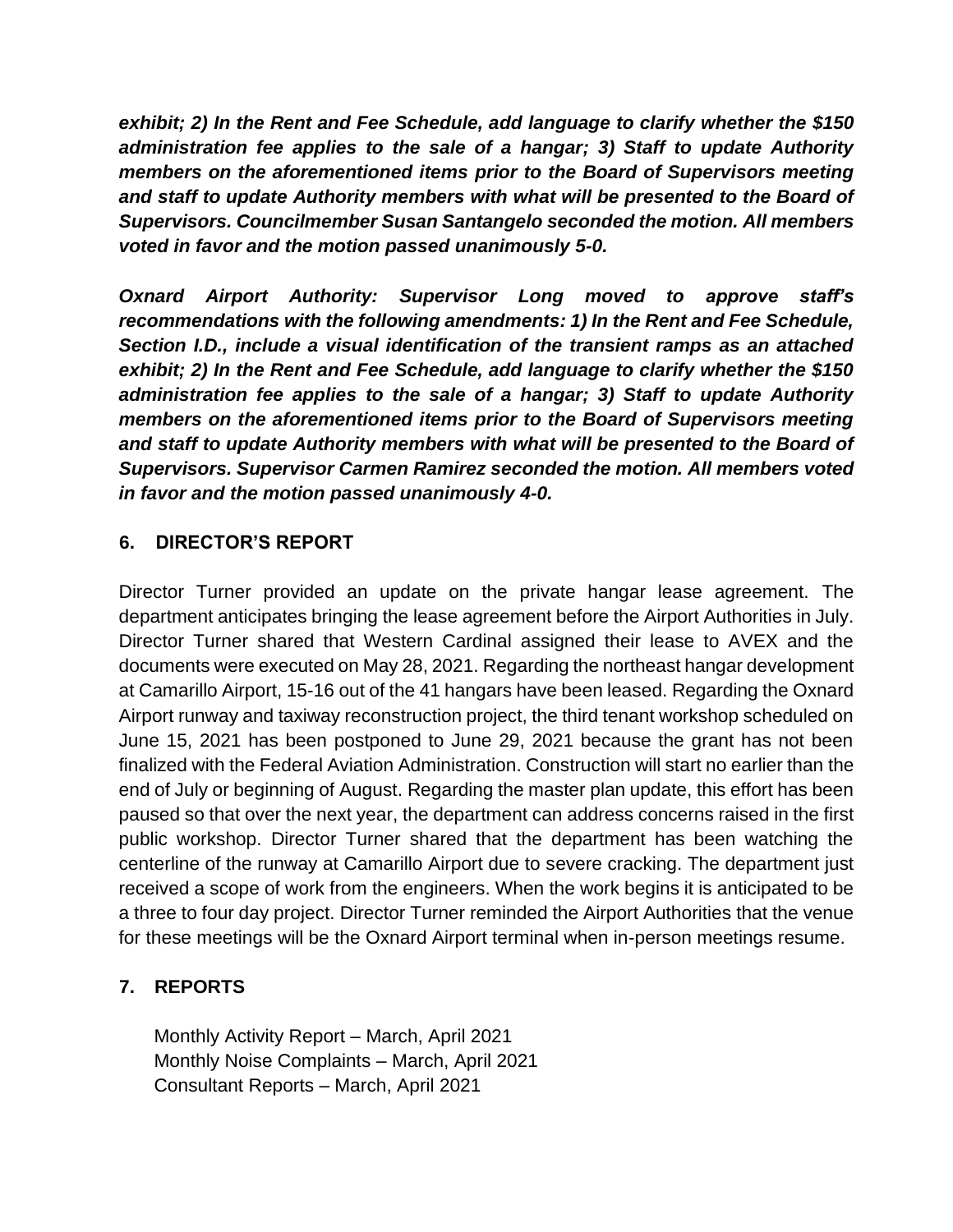Airport Tenant Project Status – May 2021 Project Status – May 2021 Meeting Calendar

#### *Reports were received and filed.*

#### **8. CORRESPONDENCE**

Letter dated April 7, 2021 from Madeline Herrle to Justin Guan, Federal Aviation Administration re: Application for Conveyance of Surplus Property; Camarillo Airport – 275 Skyway Drive, Camarillo, CA; GSA Control No 9-X-CA-0410 AO; DHS Ice Building

Letter dated April 13, 2021 from Kip Turner to Greg Ramirez, City of Camarillo re: Agreement Between County of Ventura and City of Camarillo Pertaining to Camarillo Airport Development and Surrounding Land Use

Notice re: Oxnard Airport Runway 7-25, Taxiway Connectors, and Parallel Taxiway Pavement Reconstruction Project Tenant Workshop #3 on May 25, 2021

A Message from the Director of Airports dated May 26, 2021 from Kip Turner re: Camarillo and Oxnard Airport Master Plan Update

Notice re: Oxnard Airport Runway 7-25, Taxiway Connectors, and Parallel Taxiway Pavement Reconstruction Project Tenant Workshop #3 Rescheduled on June 15, 2021

#### *Correspondence was received and filed.*

### **9. AUTHORITY COMMENTS**

In reference to a discussion that took place during Agenda Item #8 – CORRESPONDENCE, Supervisor Kelly Long requested that the matter of the 1976 Agreement between the County of Ventura and the City of Camarillo, including correspondence, be agendized for next month's meeting. Supervisor Long shared that her understanding is that the County is not moving forward with commercial air service at Camarillo Airport and that the County is not implementing new regulations. Supervisor Long would like County Counsel available to comment on the matter. Supervisor Long thanked Director Turner and staff for all the work that everyone is doing.

Vice Mayor Shawn Mulchay supports Supervisor Long's request for the matter of the 1976 Agreement to be agendized. Mr. Mulchay requests that the letter dated April 13, 2021 from the Department of Airports to the City of Camarillo and the letter dated May 21, 2021 from the City of Camarillo to the Department of Airports be included for discussion.